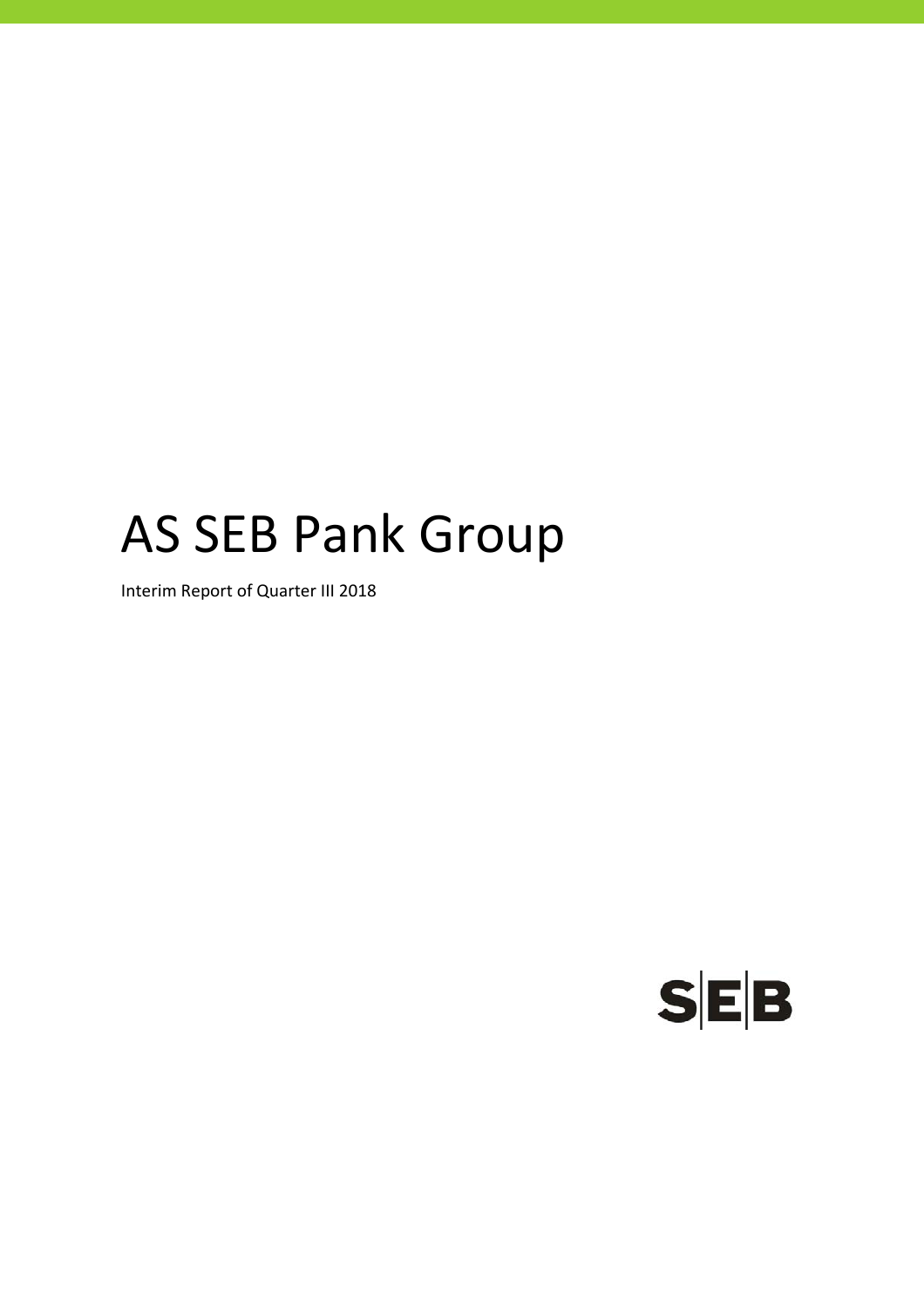#### **Introduction ‐ general information**

#### **1. Credit institution**

| Company name      | AS SEB Pank                             |
|-------------------|-----------------------------------------|
| Address           | Tornimäe Str. 2, Tallinn 15010, Estonia |
| Registered in     | Republic of Estonia                     |
| Registry date     | 08.12.1995                              |
| Registry code     | 10004252 (Estonian Commercial Register) |
| Phone             | +372 6 655 100                          |
| Fax               | +372 6 655 102                          |
| <b>SWIFT</b>      | EEUHEE2X                                |
| e-mail            | info@seb.ee                             |
| Internet homepage | http://www.seb.ee                       |
|                   |                                         |

#### **2. Auditor**

| Audit company | AS PricewaterhouseCoopers               |
|---------------|-----------------------------------------|
| Registry code | 10142876 (Estonian Commercial Register) |
| Address       | Pärnu Str. 15, 10141 Tallinn, Estonia   |
|               |                                         |

Reporting date 30.09.2018 Reporting period 01.01.2018 ‐ 30.09.2018 Reporting currency **EUR** Euro (EUR), millions

### **3. General information**

The 100% owner of AS SEB Pank is the publicly traded parent company Skandinaviska Enskilda Banken AB (publ), which is the parent company of SEB Group, provider of financial services. SEB Group is a leading Nordic financial services group. As a relationship bank, SEB in Sweden and the Baltic countries offers financial advice and a wide range of financial services. In Denmark, Finland, Norway and Germany, the bank's operations have a strong focus on corporate and investment banking based on a full-service offered corporate and institutional customers. Bank has presence in about 20 countries worldwide.

AS SEB Pank Group is an Estonian financial group belonging to SEB Group, which provides services to private persons, companies and the public sector.

#### **4. Basis for preparation**

Skandinaviska Enskilda Banken AB (publ), the parent company of AS SEB Pank, publishes interim reports for SEB Group on web page www.sebgroup.com/ir. The present AS SEB Pank Group interim report is not audited.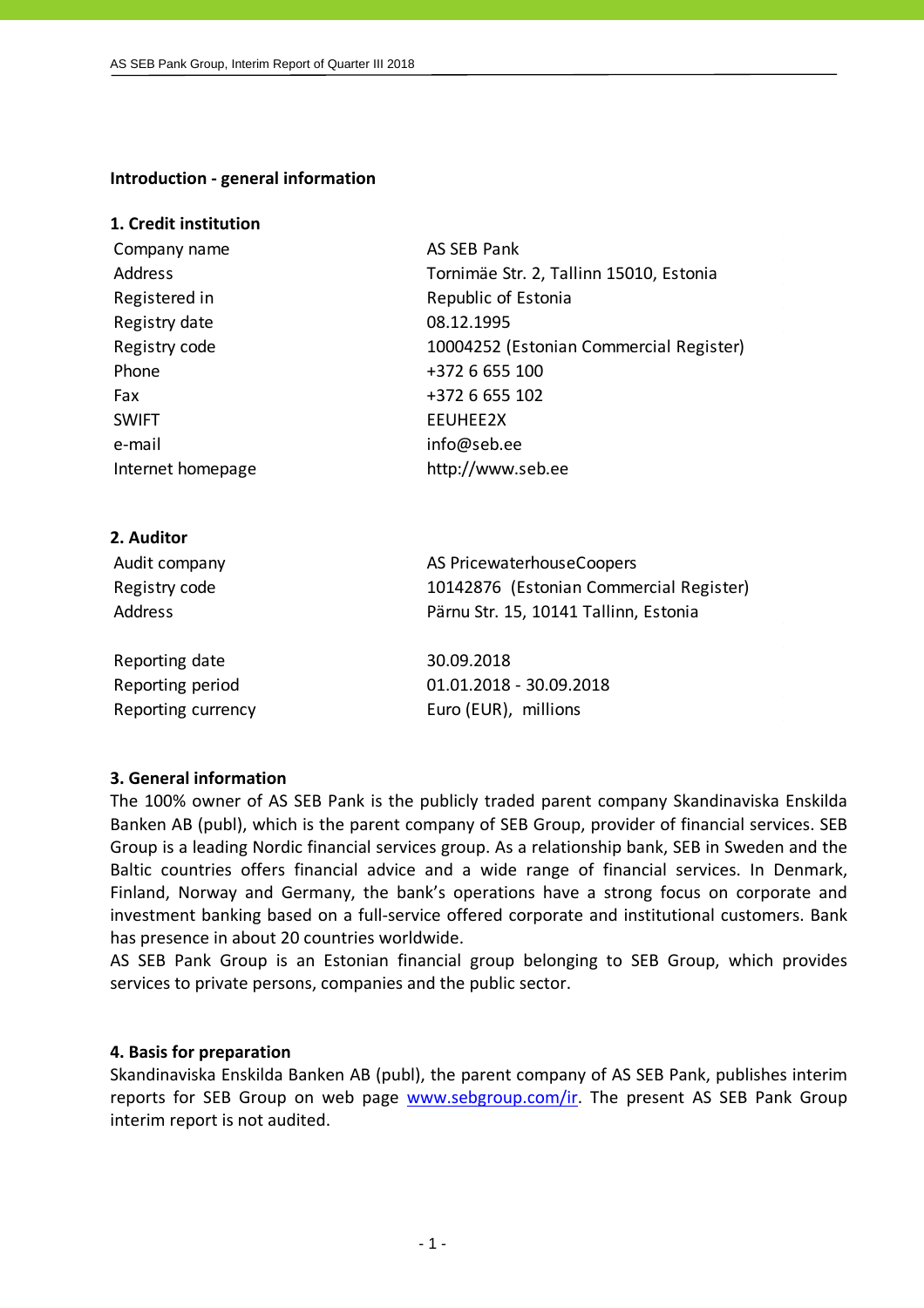## **Consolidated financial statements**

#### **1. Consolidated income statement**

(millions of EUR)

|                                                                             | 2018     |         | 2017     |         |
|-----------------------------------------------------------------------------|----------|---------|----------|---------|
|                                                                             |          |         |          |         |
|                                                                             | 9 months | QIII    | 9 months | QIII    |
| Net interest income                                                         | 73.6     | 25.4    | 66.6     | 23.2    |
| Net fee and commission income                                               | 36.1     | 12.5    | 35.2     | 12.1    |
| Net financial income                                                        | 5.4      | 2.3     | 4.9      | 1.1     |
| Share of profit of associates                                               | 0.3      | 0.2     | 0.2      | 0.1     |
| Other income                                                                | 0.5      | 0.0     | 1.1      | 0.2     |
| <b>Total income</b>                                                         | 115.9    | 40.4    | 108.0    | 36.7    |
| Personnel expenses                                                          | $-29.1$  | $-9.6$  | $-28.4$  | $-9.3$  |
| Other expenses                                                              | $-10.1$  | $-3.3$  | $-12.7$  | $-3.8$  |
| Depreciation, amortisation and impairment of tangible and intangible assets | $-2.4$   | $-0.8$  | $-2.8$   | $-0.9$  |
| <b>Total expenses</b>                                                       | $-41.6$  | $-13.7$ | $-43.9$  | $-14.0$ |
| Profit before expected credit losses                                        | 74.3     | 26.7    | 64.1     | 22.7    |
| Expected credit losses*                                                     | $-0.2$   | $-0.7$  |          |         |
| Impairment losses on loans and advances**                                   |          |         | 0.2      | 0.2     |
| Profit before income tax                                                    | 74.1     | 26.0    | 64.3     | 22.9    |
| Income tax                                                                  | $-17.5$  | 0.0     | $-7.5$   | 0.0     |
| Net profit                                                                  | 56.6     | 26.0    | 56.8     | 22.9    |
| Profit attributable to the sole equity holder                               | 56.6     | 26.0    | 56.8     | 22.9    |

\* Based on IFRS 9 expected loss model

\*\* Based on IAS 39 incurred loss model

## **2. Consolidated statement of comprehensive income**

(millions of EUR)

|                                                                      | 2018     |      | 2017     |      |
|----------------------------------------------------------------------|----------|------|----------|------|
|                                                                      | 9 months | QIII | 9 months | QIII |
| Net profit                                                           | 56.6     | 26.0 | 56.8     | 22.9 |
| Items that may subsequently be reclassified to the income statement: |          |      |          |      |
| Revaluation of available-for-sale financial assets                   | 0.0      | 0.0  | 0.4      | 0.3  |
| Total other comprehensive income                                     | 0.0      | 0.0  | 0.4      | 0.3  |
| Total comprehensive income                                           | 56.6     | 26.0 | 57.2     | 23.2 |
| Sole equity holder of the parent entity (total)                      | 56.6     | 26.0 | 57.2     | 23.2 |
| -Total comprehensive income from continued operations                | 56.6     | 26.0 | 57.2     | 23.2 |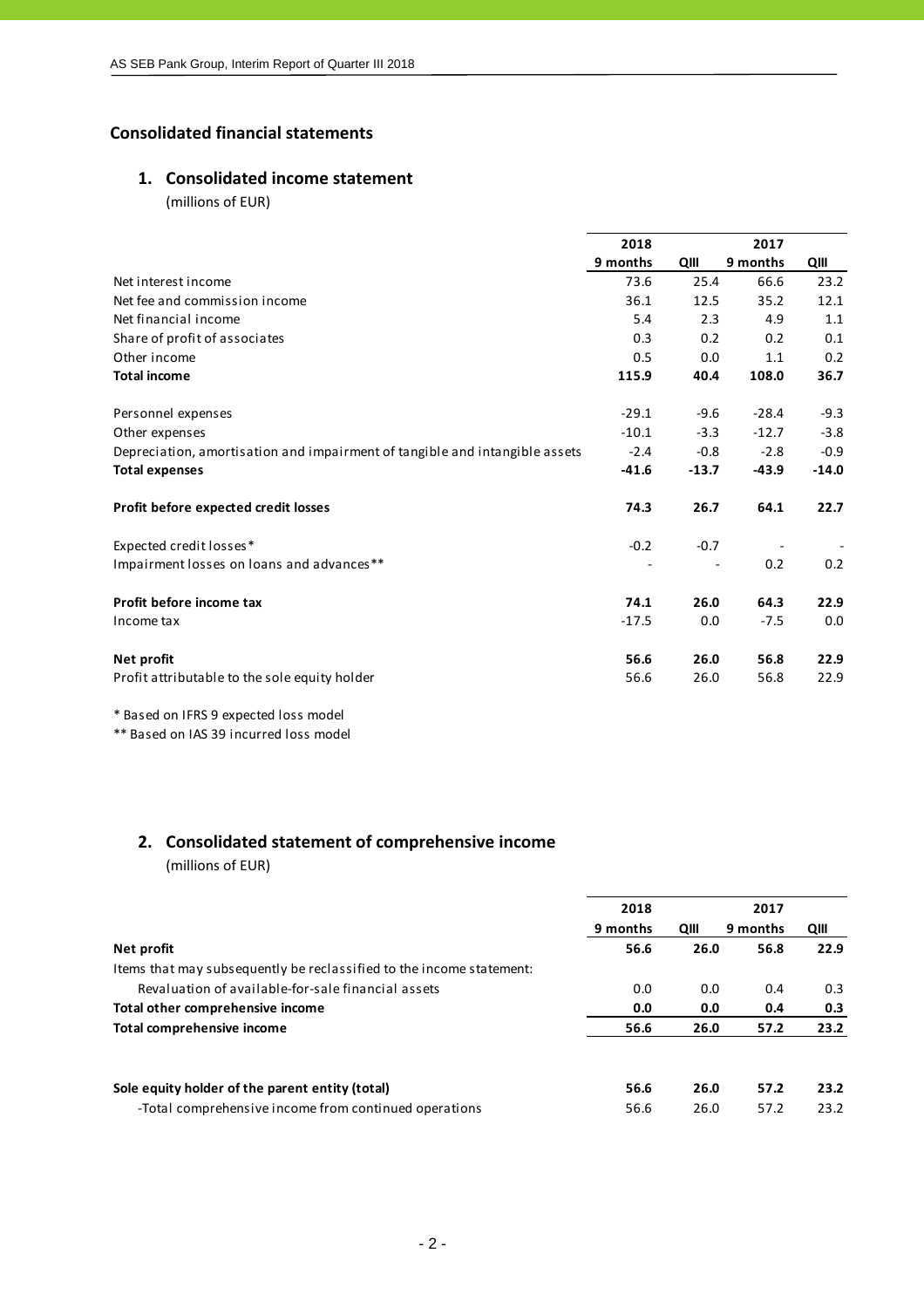# **3. Consolidated statement of financial position**

(millions of EUR)

|                                                     | 30.09.18    |            | 01.01.18 31.12.17 |
|-----------------------------------------------------|-------------|------------|-------------------|
| <b>ASSETS</b>                                       |             |            |                   |
| Cash and cash balances with central bank            | 291.8       | 1 0 5 1 .2 | 1 0 5 1 .2        |
| Loans to credit institutions                        | 582.9       | 172.3      | 172.3             |
| Loans to the public                                 | 5 044.0     | 4 747.8    | 4751.0            |
| Debt securities                                     | 100.4       | 89.2       | 89.2              |
| Equity instruments                                  | 9.0         | 7.4        | 7.4               |
| Derivatives                                         | 20.3        | 23.5       | 23.5              |
| Investments in associates                           | 1.3         | 1.0        | 1.0               |
| Intangible assets                                   | 4.8         | 3.9        | 3.9               |
| Property, plant equipment                           | 10.1        | 9.7        | 9.7               |
| Accruals and prepaid expenses                       | 13.6        | 15.0       | 15.0              |
| <b>Total Assets</b>                                 | 6078.2      | 6 1 2 1 .0 | 6 1 2 4 .2        |
| <b>LIABILITIES AND SHAREHOLDERS' EQUITY</b>         |             |            |                   |
| Deposits from central banks and credit institutions | 923.5       | 1 2 1 4 .5 | 1 2 1 4 .5        |
| Deposits and borrowings from the public             | 4 0 1 2 . 3 | 3 747.2    | 3 747.2           |
| Other financial liabilities                         | 77.4        | 78.7       | 78.7              |
| Derivatives                                         | 18.9        | 23.2       | 23.2              |
| Provisions                                          | 0.3         | 0.0        | 0.0               |
| Accrued expenses and prepayments                    | 19.8        | 18.1       | 18.1              |
| <b>Total Liabilities</b>                            | 5 0 5 2 . 2 | 5 0 8 1 .7 | 5 081.7           |
| Share capital                                       | 42.5        | 42.5       | 42.5              |
| Share premium                                       | 86.3        | 86.3       | 86.3              |
| Other reserves                                      | 19.4        | 19.4       | 19.4              |
| Retained earnings                                   | 877.8       | 891.1      | 894.3             |
| <b>Total shareholders' equity</b>                   | 1026.0      | 1039.3     | 1042.5            |
| TOTAL LIABILITIES AND SHAREHOLDERS' EQUITY          | 6078.2      | 6 1 2 1 .0 | 6 1 2 4 .2        |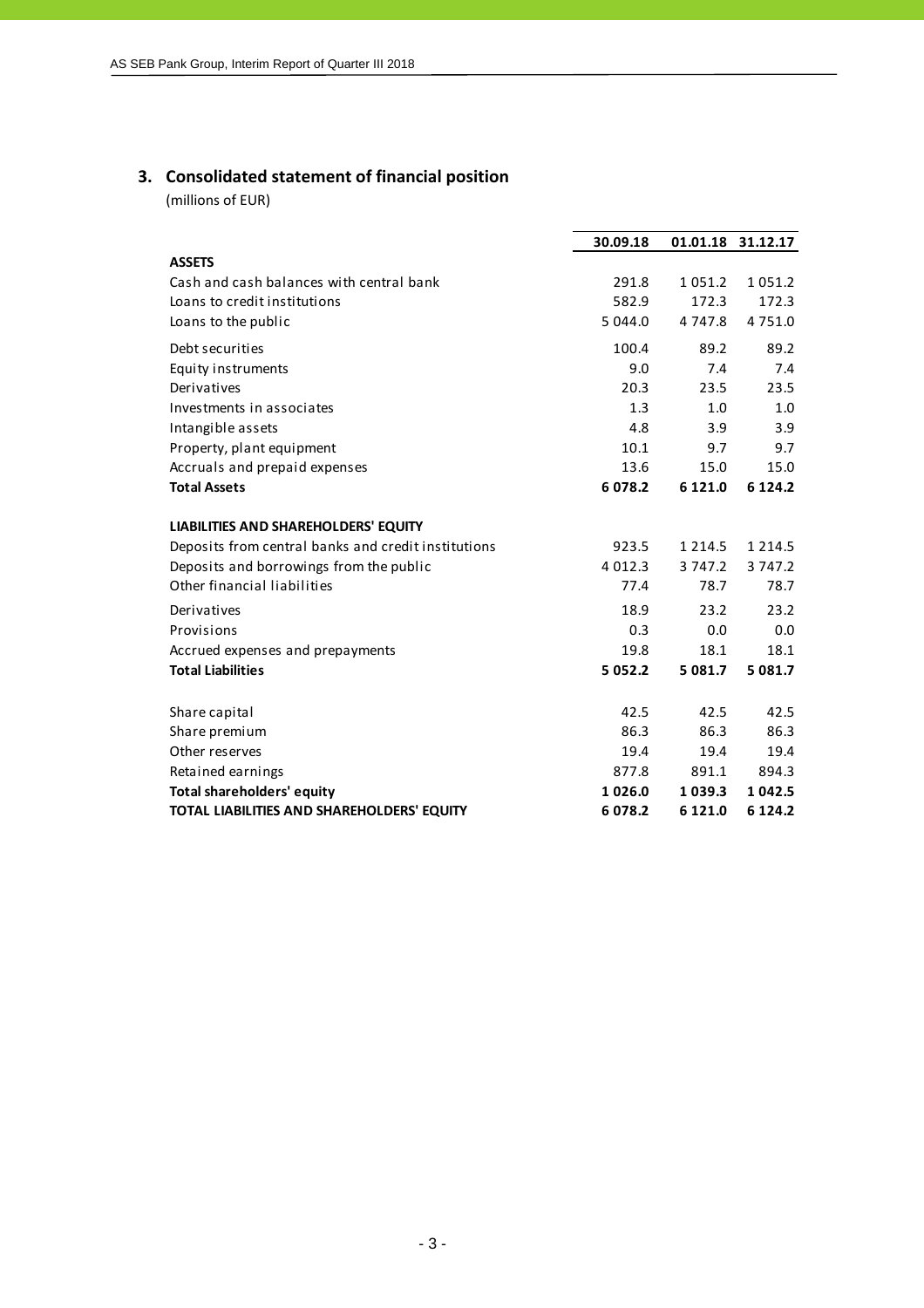#### **4. Consolidated cash flow statement**

(millions of EUR)

|                                                   | 2018       | 2017      |
|---------------------------------------------------|------------|-----------|
|                                                   | 9 months   | 9 months  |
| Cash flow from operating activities               | $-268.3$   | $-220.3$  |
| Cash flow from investment activities              | $-4.9$     | $-1.5$    |
| Cash flow from financing activities               | $-70.0$    | $-30.0$   |
| Net change in cash and cash equivalents           | $-343.2$   | $-251.8$  |
| Cash and cash equivalents at the beginnig of year | 1 2 4 4 .9 | 1 2 7 0.9 |
| Net change in cash and cash equivalents           | $-343.2$   | $-251.8$  |
| Cash and cash equivalents at the end of period    | 901.7      | 1019.1    |
|                                                   |            |           |

# **5. Changes in consolidated shareholders' equity**

(millions of EUR)

|                                                                           |              |              |                 |                 | <b>Total</b>  |
|---------------------------------------------------------------------------|--------------|--------------|-----------------|-----------------|---------------|
|                                                                           | <b>Share</b> | <b>Share</b> |                 | <b>Retained</b> | shareholders' |
|                                                                           | capital      | premium      | <b>Reserves</b> | profit          | equity        |
| Year beginning at 01.01.2017                                              | 42.5         | 86.3         | 20.3            | 836.8           | 985.9         |
| Dividend paid                                                             | 0.0          | 0.0          | 0.0             | $-30.0$         | $-30.0$       |
| Other                                                                     | 0.0          | 0.0          | 0.0             | 0.4             | 0.4           |
| Net profit                                                                | 0.0          | 0.0          | 0.0             | 56.8            | 56.8          |
| Other comprehensive income:<br>Net change in available-for-sale financial |              |              |                 |                 |               |
| assets                                                                    | 0.0          | 0.0          | 0.4             | 0.0             | 0.4           |
| Total other comprehensive income                                          | 0.0          | 0.0          | 0.4             | 0.0             | 0.4           |
| <b>Total comprehensive income</b>                                         | 0.0          | 0.0          | 0.4             | 56.8            | 57.2          |
| Final balance at 30.09.2017                                               | 42.5         | 86.3         | 20.7            | 864.0           | 1013.5        |

| <b>Balance at 31.12.2017</b>      | 42.5 | 86.3 | 19.4 | 894.3   | 1 042.5     |
|-----------------------------------|------|------|------|---------|-------------|
| Effect of applying IFRS9 *        | 0.0  | 0.0  | 0.0  | $-3.2$  | $-3.2$      |
| Restated balance at 01.01.2018    | 42.5 | 86.3 | 19.4 | 891.1   | 1 0 3 9 . 3 |
| Dividend paid                     | 0.0  | 0.0  | 0.0  | $-70.0$ | $-70.0$     |
| Other                             | 0.0  | 0.0  | 0.0  | 0.1     | 0.1         |
| Net profit                        | 0.0  | 0.0  | 0.0  | 56.6    | 56.6        |
| <b>Total comprehensive income</b> | 0.0  | 0.0  | 0.0  | 56.6    | 56.6        |
| Final balance at 30.09.2018       | 42.5 | 86.3 | 19.4 | 877.8   | 1026.0      |

\*IFRS 9 Financial instruments is applied from 1 January 2018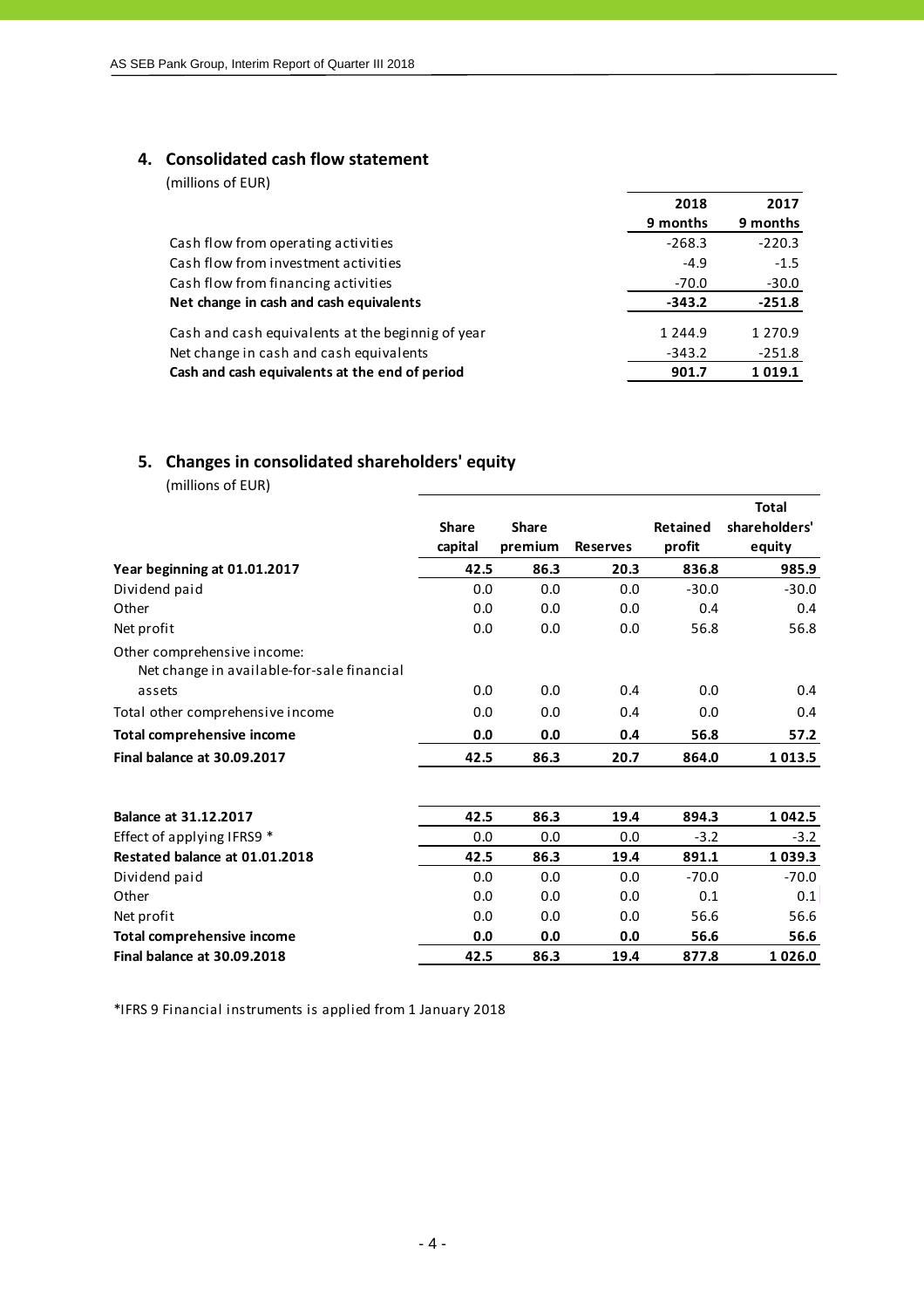#### **Note 1**

#### **Accounting principles**

The interim report condensed financial statements of AS SEB Pank Group for Quarter III 2018 has been prepared in conformity with International Accounting Standard IAS 34 "Interim Financial Reporting" and the disclosure requirement established by the Credit Institutions Act. These condensed financial statements should be read in conjunction with the annual financial statements for the year ended 31 December 2017, prepared in conformity with International Financial Reporting Standards (IFRS).

As of 1 January 2018 there are significant changes to the accounting principles from the application of IFRS 9 Financial Instruments and of IFRS 15 Revenue from Contracts with Customers. The transition tables has been created to explain the changes to Group`s financial statements as of 1 January 2018. These changes primarily cover the new presentation of balance sheet to better reflect the new requirements under IFRS 9 Financial Instruments and the effects of transition from IAS 39 to IFRS 9 as per 1 January 2018. Group does not have transition effect of IFRS 15 on financial statements.

Additional information about Group's adoption of IFRS 9 and IFRS 15 is described in the Annual Report 2017 note 1.21 "New International Financial Reporting Standards, amendments to published standards and interpretations by the International Financial Reporting Interpretations Committee" on page 42‐44.

In all other material aspects, the Group's accounting principles, used in the interim report of AS SEB Pank Group for Quarter III 2018 are in conformity with the accounting principles used in the annual report for the year ended on 31 December 2017.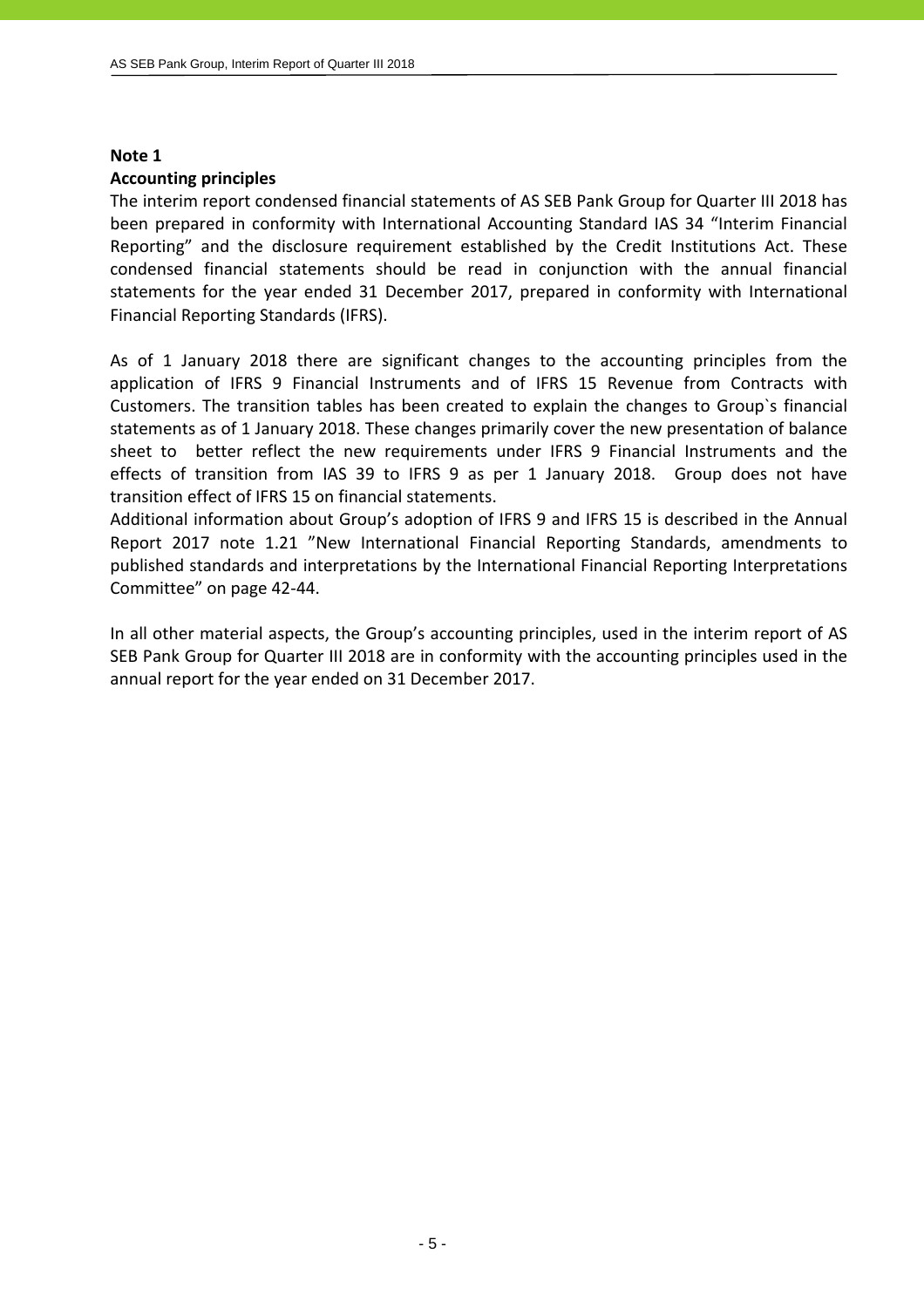## **Transition disclosure**

# **1. Change in presentation of financial position**

(millions of EUR)

|                                                            |            |              | <b>New</b>   |                                                           |
|------------------------------------------------------------|------------|--------------|--------------|-----------------------------------------------------------|
|                                                            | Restated   |              | presentation |                                                           |
|                                                            | closing    | Change in    | of closing   |                                                           |
|                                                            | balance    | presentation | balance      |                                                           |
| Financial position (balance sheet)                         |            |              |              | Financial position - new proposed structure               |
|                                                            | 31.12.17   |              | 31.12.17     |                                                           |
| <b>ASSETS</b>                                              |            |              |              | <b>ASSETS</b>                                             |
| Cash and balances with central bank                        | 1051.2     | 0.0          |              | 1051.2 Cash and balances with central bank                |
| Loans and advances to credit institutions                  | 172.2      | 0.1          |              | 172.3 Loans to credit institutions                        |
| Loans and advances to customers                            | 4734.1     | 16.9         |              | 4751.0 Loans to the public                                |
| Financial assets held for trading                          | 23.6       | $-23.6$      | 0.0          |                                                           |
| Financial assets designated at fair                        |            |              |              |                                                           |
| value through profit or loss at inception                  | 89.2       | $-89.2$      | 0.0          |                                                           |
| Available-for-sale financial assets                        | 7.3        | $-7.3$       | 0.0          |                                                           |
|                                                            | 0.0        | 89.2         |              | 89.2 Debt securities                                      |
|                                                            | 0.0        | 7.4          |              | 7.4 Equity instruments                                    |
|                                                            | 0.0        | 23.5         |              | 23.5 Derivatives                                          |
| Investments in associates                                  | 1.0        | 0.0          |              | 1.0 Investments in associates                             |
| Intangible assets                                          | 3.9        | 0.0          |              | 3.9 Intangible assets                                     |
| Property, plant equipment                                  | 9.7        | 0.0          |              | 9.7 Property, plant equipment                             |
| Accruals and prepaid expenses                              | 15.0       | 0.0          |              | 15.0 Accruals and prepaid expenses                        |
| Other assets *                                             | 17.0       | $-17.0$      |              | 0.0 Other assets *                                        |
| <b>TOTAL ASSETS</b>                                        | 6 1 24.2   | 0.0          |              | <b>6124.2 TOTAL ASSETS</b>                                |
|                                                            |            |              |              |                                                           |
| LIABILITIES AND SHAREHOLDERS EQUITY                        |            |              |              | LIABILITIES AND SHAREHOLDERS EQUITY                       |
| Due to credit institutions                                 | 1 2 1 4 .5 | 0.0          |              | 1214.5 Deposits from central banks and credit institution |
| Due to customers                                           | 3747.2     | 0.0          |              | 3747.2 Deposits and borrowings from the public            |
| <b>Other Liabilities</b>                                   | 78.7       | 0.0          |              | 78.7 Other financial liabilities                          |
| Financial liabilities at fair value through profit or loss | 23.2       | 0.0          |              | 23.2 Derivatives                                          |
| Provisions                                                 | 0.0        | 0.0          |              | 0.0 Provisions                                            |
| Accrued expenses and prepayments                           | 18.1       | 0.0          |              | 18.1 Accrued expenses and prepayments                     |
| <b>Total Liabilities</b>                                   | 5 081.7    | 0.0          |              | 5081.7 Total Liabilities                                  |
|                                                            |            |              |              |                                                           |
| Share capital                                              | 42.5       | 0.0          |              | 42.5 Share capital                                        |
| Share premium                                              | 86.3       | 0.0          |              | 86.3 Share premium                                        |
| Other reserves                                             | 21.0       | $-1.6$       |              | 19.4 Other reserves                                       |
| Retained earnings                                          | 892.7      | 1.6          |              | 894.3 Retained earnings                                   |
| Total shareholder's equity                                 | 1042.5     | 0.0          |              | 1042.5 Total shareholder's equity                         |
| TOTAL LIABILITIES AND SHAREHOLDERS EQUITY                  | 6 124.2    | 0.0          |              | <b>6 124.2 TOTAL LIABILITIES AND SHAREHOLDERS EQUITY</b>  |

\* Loans related advances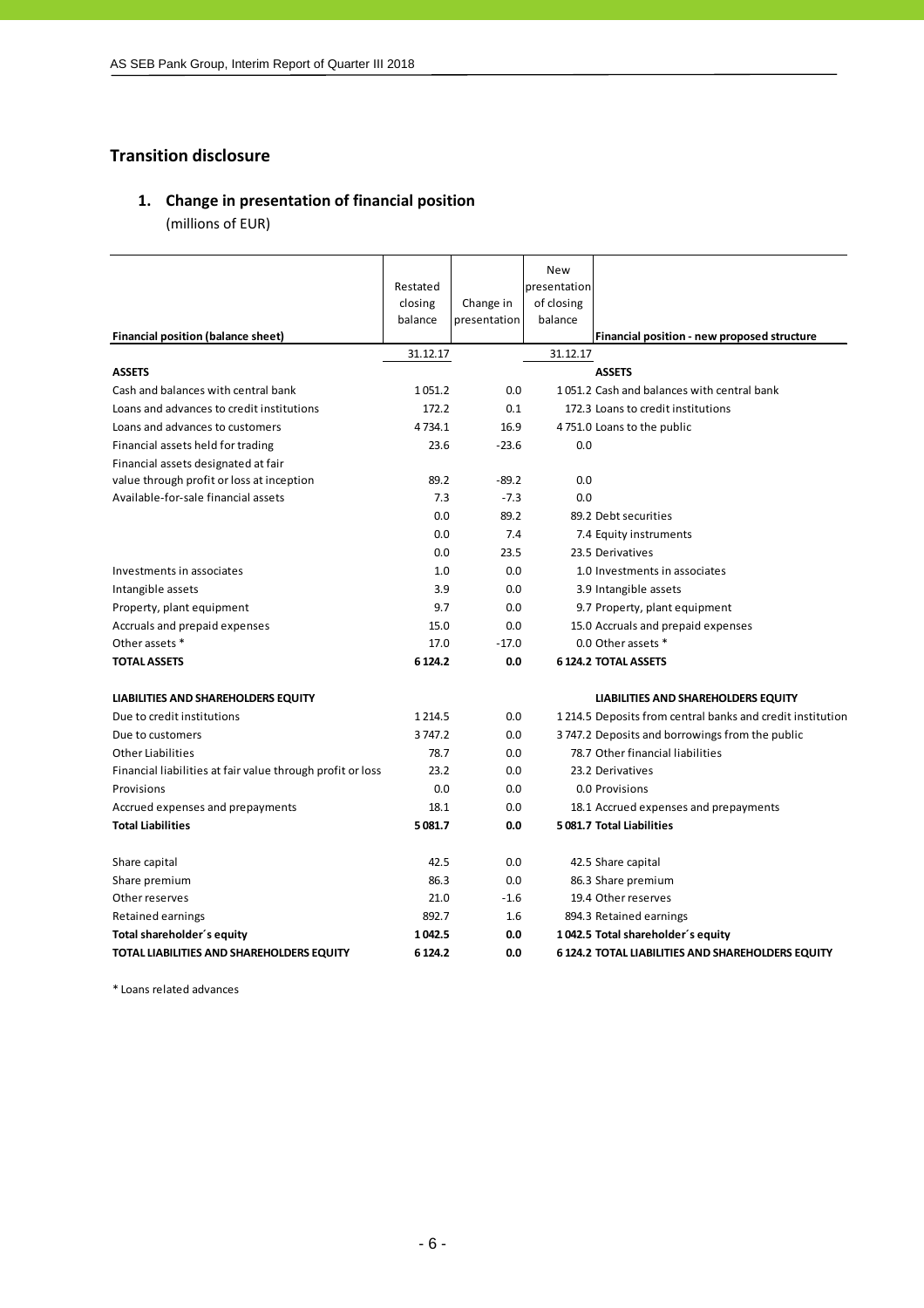## **2. Financial position ‐ reconciliation upon transition IAS 39 to IFRS 9** (millions of EUR)

|                                                     | <b>New</b>                 |               |            |
|-----------------------------------------------------|----------------------------|---------------|------------|
|                                                     | presentation<br>of closing | Change in ECL | Opening    |
|                                                     | balance                    | allowances    | balance    |
| Financial position - new proposed structure         |                            |               |            |
|                                                     | 31.12.17                   |               | 01.01.18   |
| <b>ASSETS</b>                                       |                            |               |            |
| Cash and balances with central bank                 | 1051.2                     |               | 1051.2     |
| Loans to credit institutions                        | 172.3                      |               | 172.3      |
| Loans to the public                                 | 4751.0                     | $-3.2$        | 4747.8     |
| Debt securities                                     | 89.2                       |               | 89.2       |
| <b>Equity instruments</b>                           | 7.4                        |               | 7.4        |
| Derivatives                                         | 23.5                       |               | 23.5       |
| Investments in associates                           | 1.0                        |               | 1.0        |
| Intangible assets                                   | 3.9                        |               | 3.9        |
| Property, plant equipment                           | 9.7                        |               | 9.7        |
| Accruals and prepaid expenses                       | 15.0                       |               | 15.0       |
| <b>TOTAL ASSETS</b>                                 | 6 1 24.2                   | $-3.2$        | 6 121.0    |
|                                                     |                            |               |            |
| LIABILITIES AND SHAREHOLDERS EQUITY                 |                            |               |            |
| Deposits from central banks and credit institutions | 1 2 1 4 .5                 |               | 1 2 1 4 .5 |
| Deposits and borrowings from the public             | 3747.2                     |               | 3747.2     |
| Other financial liabilities                         | 78.7                       |               | 78.7       |
| Derivatives                                         | 23.2                       |               | 23.2       |
| Provisions                                          | 0.0                        |               | 0.0        |
| Accrued expenses and prepayments                    | 18.1                       |               | 18.1       |
| <b>Total Liabilities</b>                            | 5 0 8 1.7                  | 0.0           | 5 081.7    |
|                                                     |                            |               | 0.0        |
| Share capital                                       | 42.5                       |               | 42.5       |
| Share premium                                       | 86.3                       |               | 86.3       |
| Other reserves                                      | 19.4                       |               | 19.4       |
| Retained earnings                                   | 894.3                      | $-3.2$        | 891.1      |
| Total shareholder's equity                          | 1 0 4 2.5                  | $-3.2$        | 1039.3     |
| TOTAL LIABILITIES AND SHAREHOLDERS EQUITY           | 6 1 24.2                   | $-3.2$        | 6 121.0    |